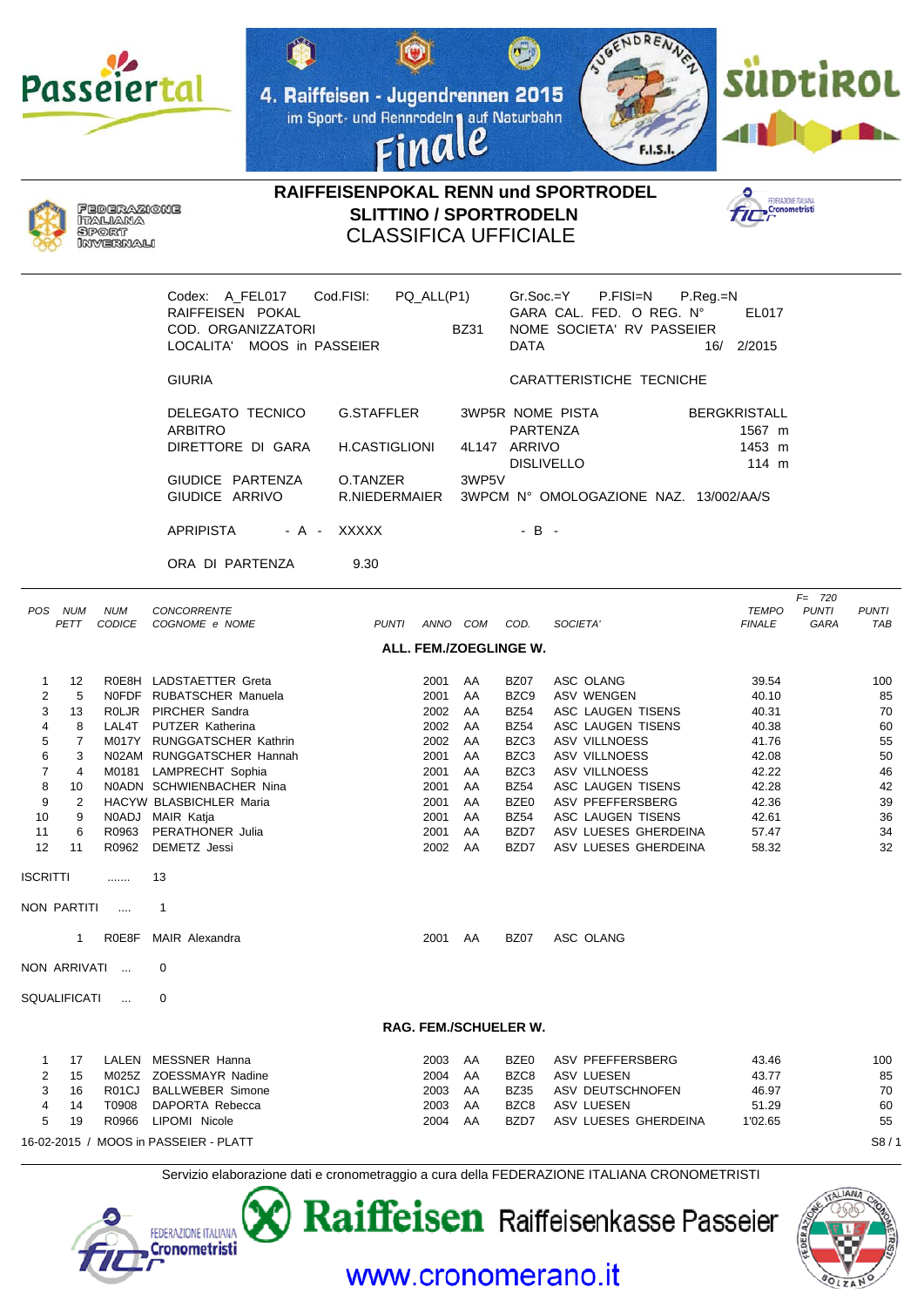| POS NUM                    |                            | <b>NUM</b>         | <b>CONCORRENTE</b>                               |              |                           |          |                     |                                               | <b>TEMPO</b>     | $F = 720$<br><b>PUNTI</b> | <b>PUNTI</b> |  |  |
|----------------------------|----------------------------|--------------------|--------------------------------------------------|--------------|---------------------------|----------|---------------------|-----------------------------------------------|------------------|---------------------------|--------------|--|--|
| <b>ISCRITTI</b>            | PETT                       | <b>CODICE</b><br>. | COGNOME e NOME<br>6                              | <b>PUNTI</b> | ANNO COM                  |          | COD.                | SOCIETA'                                      | <b>FINALE</b>    | GARA                      | TAB          |  |  |
| NON PARTITI                |                            | $\cdots$           | $\mathbf 1$                                      |              |                           |          |                     |                                               |                  |                           |              |  |  |
|                            | 18                         | P0X2M              | <b>BLASBICHLER Marlis</b>                        |              | 2004                      | AA       | BZE0                | ASV PFEFFERSBERG                              |                  |                           |              |  |  |
| NON ARRIVATI               |                            |                    | 0                                                |              |                           |          |                     |                                               |                  |                           |              |  |  |
| SQUALIFICATI               |                            | $\ddotsc$          | 0                                                |              |                           |          |                     |                                               |                  |                           |              |  |  |
|                            | <b>CUC. FEM./KINDER W.</b> |                    |                                                  |              |                           |          |                     |                                               |                  |                           |              |  |  |
| 1                          | 20                         |                    | P01TD RAIFER Sandra                              |              | 2005                      | AA       | BZC3                | <b>ASV VILLNOESS</b>                          | 47.38            |                           | 100          |  |  |
| 2                          | 22                         | P01T9              | RUNGGATSCHER Laura                               |              | 2006                      | AA       | BZC3                | ASV VILLNOESS                                 | 47.63            |                           | 85           |  |  |
| 3<br>4                     | 23<br>21                   | P01TA              | RUNGGATSCHER Silvia<br>POLME LANG Jasmin         |              | 2006<br>2006              | AA<br>AA | BZC3<br>BZF0        | <b>ASV VILLNOESS</b><br>ASV LATZFONS VERDINGS | 49.59<br>58.28   |                           | 70<br>60     |  |  |
| <b>ISCRITTI</b>            |                            | .                  | 4                                                |              |                           |          |                     |                                               |                  |                           |              |  |  |
| NON PARTITI                |                            | $\cdots$           | 0                                                |              |                           |          |                     |                                               |                  |                           |              |  |  |
| NON ARRIVATI               |                            | $\cdots$           | 0                                                |              |                           |          |                     |                                               |                  |                           |              |  |  |
| <b>SQUALIFICATI</b>        |                            | $\cdots$           | 0                                                |              |                           |          |                     |                                               |                  |                           |              |  |  |
|                            |                            |                    |                                                  |              | <b>BABY - FEM./WEIBL.</b> |          |                     |                                               |                  |                           |              |  |  |
| $\mathbf{1}$               | 26                         | T092P              | DAPORTA Alexandra                                |              | 2008                      | AA       | BZC8                | ASV LUESEN                                    | 52.84            |                           | 100          |  |  |
| 2<br>3                     | 27<br>25                   | T0523              | ROEWF KRITZINGER Evi<br>RUNGGATSCHER Iris        |              | 2007<br>2008              | AA<br>AA | BZF0<br>BZC3        | ASV LATZFONS VERDINGS<br><b>ASV VILLNOESS</b> | 54.64<br>1'08.22 |                           | 85<br>70     |  |  |
| 4                          | 24                         | T06ZN              | <b>MULSER Lotte</b>                              |              | 2008                      | AA       | <b>BZ53</b>         | ASV VOELS am SCHLERN                          | 1'12.31          |                           | 60           |  |  |
| <b>ISCRITTI</b>            |                            |                    | 4                                                |              |                           |          |                     |                                               |                  |                           |              |  |  |
| NON PARTITI                |                            | $\cdots$           | 0                                                |              |                           |          |                     |                                               |                  |                           |              |  |  |
| NON ARRIVATI               |                            | $\ddotsc$          | 0                                                |              |                           |          |                     |                                               |                  |                           |              |  |  |
| SQUALIFICATI               |                            | $\ldots$           | 0                                                |              |                           |          |                     |                                               |                  |                           |              |  |  |
|                            |                            |                    |                                                  |              | <b>BABY - MAS./MAENN.</b> |          |                     |                                               |                  |                           |              |  |  |
|                            |                            |                    | 1 28 T0A3M KIER Wendelin                         |              |                           |          |                     | 2007 AA BZC8 ASV LUESEN                       | 54.64            |                           | 100          |  |  |
| <b>ISCRITTI</b>            |                            | .                  | $\mathbf{1}$                                     |              |                           |          |                     |                                               |                  |                           |              |  |  |
| NON PARTITI                |                            | $\cdots$           | 0                                                |              |                           |          |                     |                                               |                  |                           |              |  |  |
| NON ARRIVATI               |                            | $\ldots$           | 0                                                |              |                           |          |                     |                                               |                  |                           |              |  |  |
| SQUALIFICATI               |                            | $\ldots$           | 0                                                |              |                           |          |                     |                                               |                  |                           |              |  |  |
| <b>CUC. MAS./KINDER M.</b> |                            |                    |                                                  |              |                           |          |                     |                                               |                  |                           |              |  |  |
| $\mathbf{1}$               | 29                         |                    | N02AL PROFANTER Stefan                           |              | 2005 AA                   |          | BZC3                | ASV VILLNOESS                                 | 45.58            |                           | 100          |  |  |
| $\overline{2}$<br>3        | 32<br>35                   |                    | P0K5Z HOFER Tobias<br>T02L5 GAMPER Noah          |              | 2006<br>2005              | AA<br>AA | <b>BZ39</b><br>BZF0 | ASV VILLANDERS<br>ASV LATZFONS VERDINGS       | 46.31<br>48.39   |                           | 85<br>70     |  |  |
| $\overline{4}$             | 30<br>33                   |                    | R01CM BRUNNER Josef                              |              | 2005                      | AA<br>AA | <b>BZ35</b>         | ASV DEUTSCHNOFEN<br>ASV LATZFONS VERDINGS     | 49.56            |                           | 60<br>55     |  |  |
| 5<br>6                     | 31                         |                    | T02L7 UNTERFRAUNER Manuel<br>T05AA LAGEDER Aaron |              | 2005<br>2005              | AA       | BZF0<br>BZD7        | ASV LUESES GHERDEINA                          | 51.06<br>51.91   |                           | 50           |  |  |
| $\overline{7}$             | 34                         |                    | TOC6H HASELRIEDER Elia                           |              | 2005 AA                   |          | <b>BZ53</b>         | ASV VOELS am SCHLERN                          | 55.76            |                           | 46           |  |  |
| <b>ISCRITTI</b>            |                            | .                  | $\overline{7}$                                   |              |                           |          |                     |                                               |                  |                           |              |  |  |
| NON PARTITI                |                            | $\cdots$           | 0                                                |              |                           |          |                     |                                               |                  |                           |              |  |  |
| NON ARRIVATI               |                            | $\sim$             | 0                                                |              |                           |          |                     |                                               |                  |                           |              |  |  |
| SQUALIFICATI               |                            | $\ldots$           | 0                                                |              |                           |          |                     |                                               |                  |                           |              |  |  |